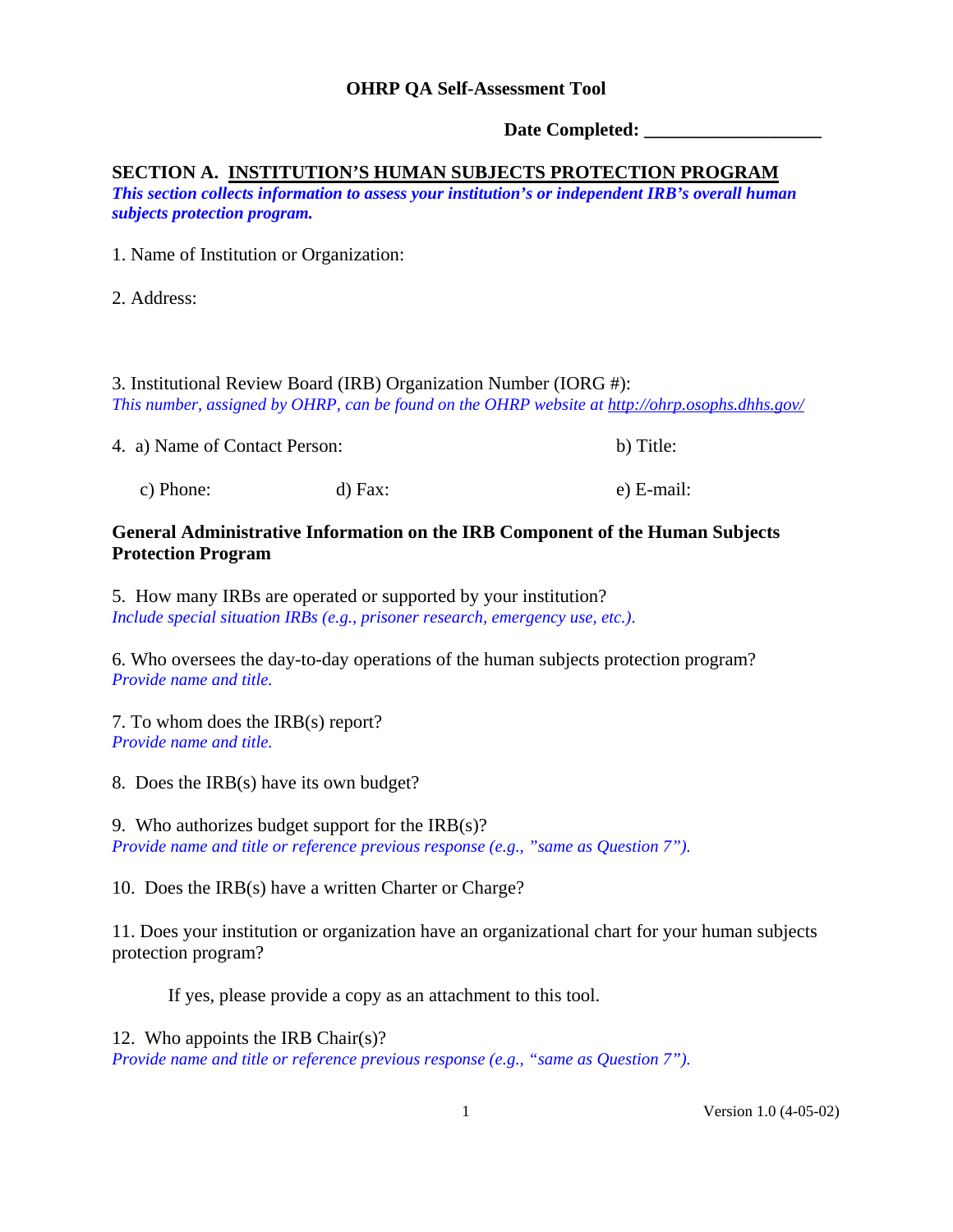13. Describe the criteria used to select the Chair(s).

14. Who selects and appoints IRB members?

*Provide name and title or reference previous response (e.g., "same as Question 7").*

15. Describe the criteria used to select IRB members.

16. Are conflict of interest issues with IRB members managed and eliminated or minimized?

If yes, how?

# **General Information on Other Components of the Human Subjects Protection Program**

17. Have senior officials ever issued a memo, to any or all of your institution's staff, about the institution's policy on human subjects protections and/or promoting the ethical conduct of human subject research?

18. Does your institution/IRB organization have a separate committee for review of noncompliance incidents?

a) If yes, how are the findings and actions communicated to the IRB?

b) If no, how are noncompliance incidents reviewed?

19. Does your institution/IRB organization have established policies and procedures for disclosure and management of potential conflicts of interest?

20. Does your institution/IRB organization have a separate committee for review of issues related to conflicts of interest?

If yes and when applicable, how are the findings and actions communicated to the IRB?

21. Does your institution/IRB organization have an internal audit, quality assurance, or quality improvement program for human research activities?

If yes, describe what was done in the last year and any changes that were made as a result of an audit, QA, or QI program.

22. Does your institution/IRB organization have an advocacy program or ombudsman accessible to potential or enrolled research participants?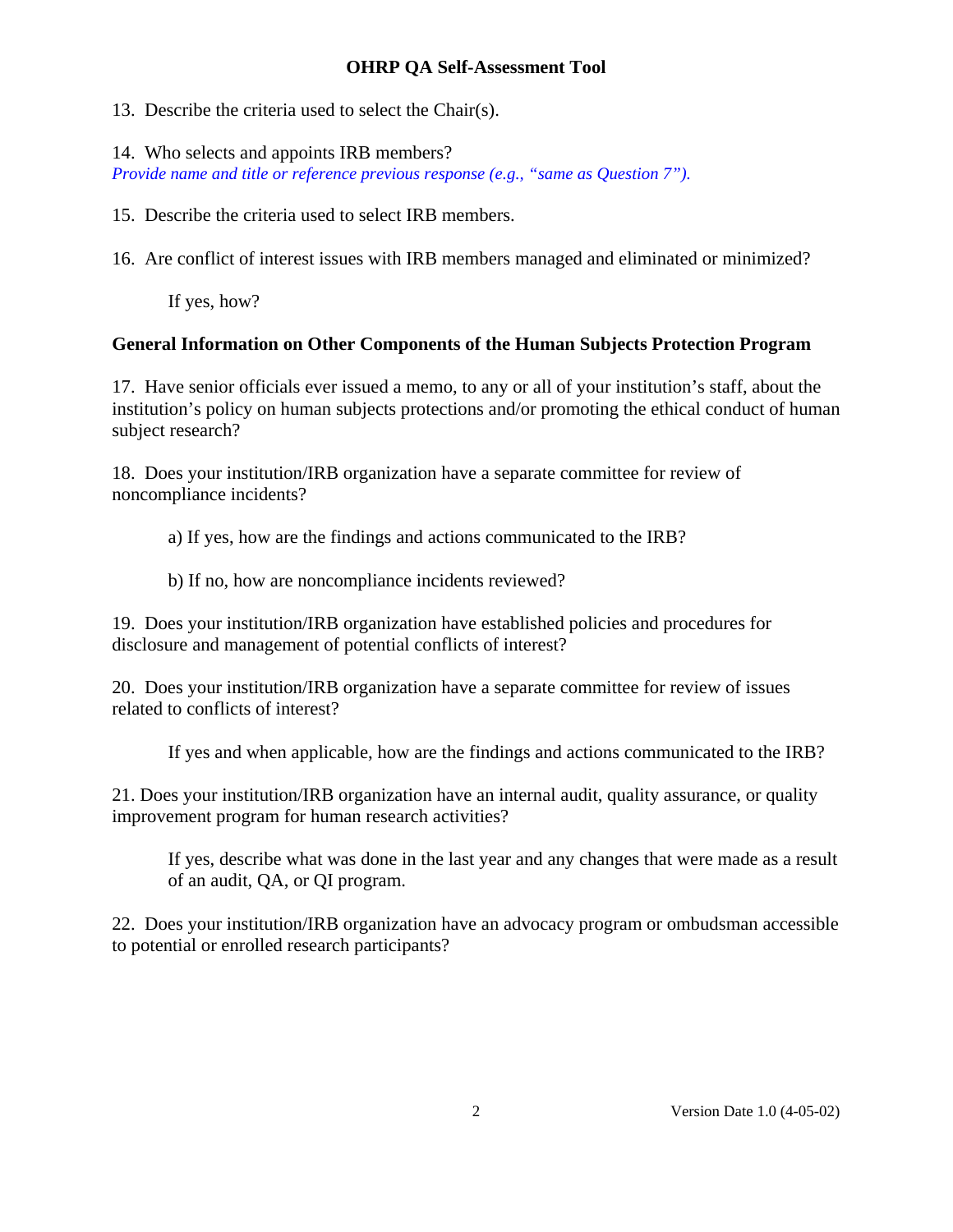23. Does your institution/IRB organization ever receive complaints, questions, or concerns regarding human subject protections?

If yes, approximately how many during the past year?

24. Does your institution/IRB organization have a centralized hot line or 800 number for potential or enrolled research participants to file complaints or direct questions regarding human subjects protection issues?

## **Workload of the IRB(s) and Staffing Resources**

*The information in questions 25 to 28 is collected to understand the workload of an IRB. This information in summary form can be used to help make recommendations, which may increase not only the performance and quality of an IRB, but also its efficiency.* 

#### 25. Provide the following general information for each IRB.

*For consistency throughout this tool, each IRB should be referenced when appropriate in all further responses by the sequential numbers 1, 2, 3, etc. below. IRB Registration Identifiers, Federalwide Assurance (FWA), Multiple Project Assurance (MPA), and Cooperative Project Assurance (CPA) Numbers assigned by OHRP can be found on the OHRP website at [http://ohrp.osophs.dhhs.gov/.](http://ohrp.osophs.dhhs.gov/) The table may be expanded if your institution/organization has more than 6 IRBs.* 

| <b>IRB</b><br>#                          | <b>IRB</b> Registration<br><b>Identifier</b> | Type (e.g.,<br>biomedical,<br>behavioral,<br>both) | <b>Number</b><br><b>Years</b> in<br><b>Existence</b> | <b>How Often</b><br>Does the IRB<br><b>Regularly Meet</b><br>(e.g., once/mo,<br>twice/mo) | List, by Number, any FWA,<br>MPA, or CPA that<br><b>Designate this IRB</b> |
|------------------------------------------|----------------------------------------------|----------------------------------------------------|------------------------------------------------------|-------------------------------------------------------------------------------------------|----------------------------------------------------------------------------|
| $\mathbf{1}$<br>a)                       |                                              |                                                    |                                                      |                                                                                           |                                                                            |
| $\overline{\mathbf{2}}$<br>b)            |                                              |                                                    |                                                      |                                                                                           |                                                                            |
| $\overline{\mathbf{3}}$<br>$\mathbf{c})$ |                                              |                                                    |                                                      |                                                                                           |                                                                            |
| d)<br>$\overline{\mathbf{4}}$            |                                              |                                                    |                                                      |                                                                                           |                                                                            |
| $\overline{5}$<br>e)                     |                                              |                                                    |                                                      |                                                                                           |                                                                            |
| 6<br>f)                                  |                                              |                                                    |                                                      |                                                                                           |                                                                            |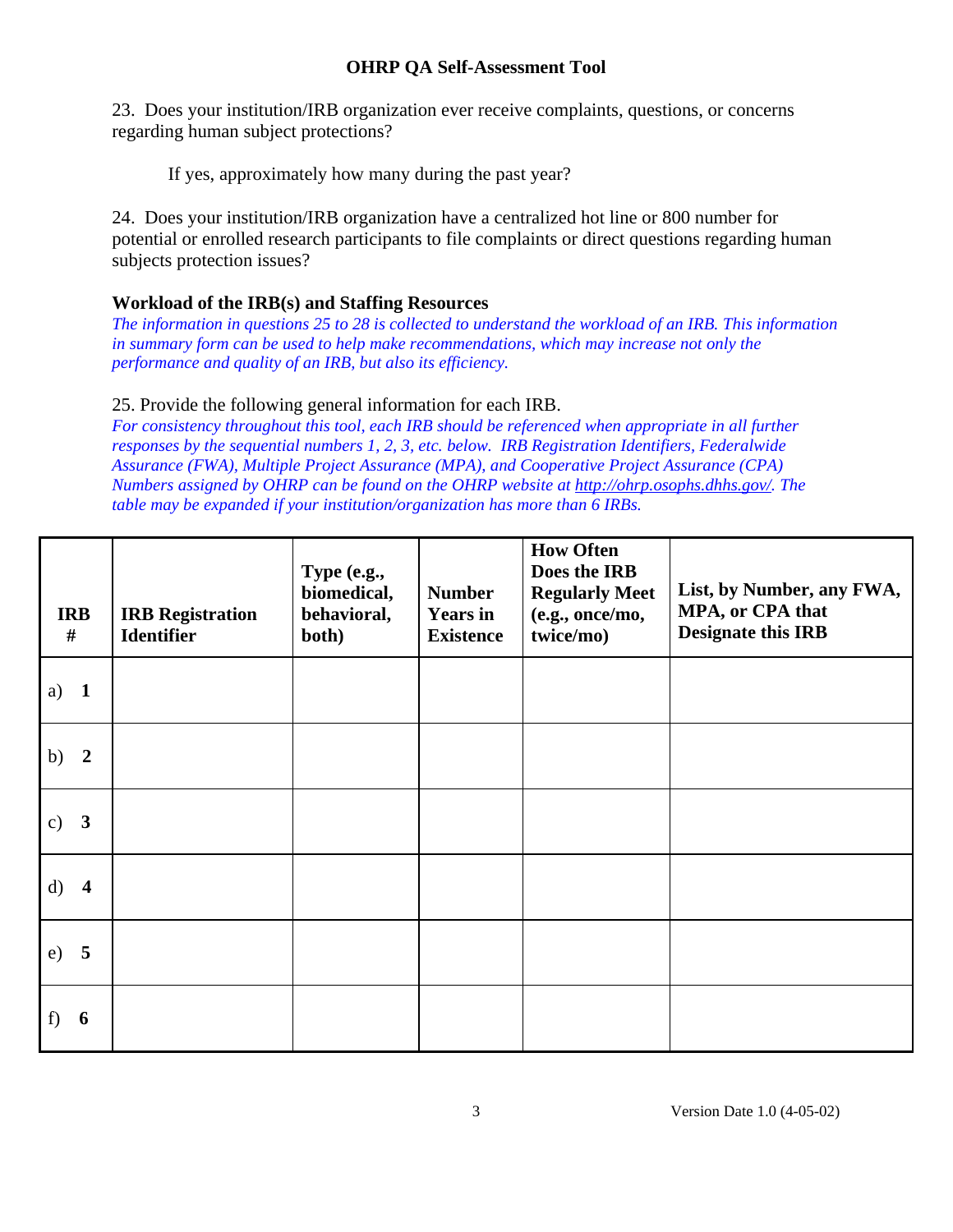26. Please complete the following table to provide information on staffing resources available to the IRB.

*Maintain reference to the respective IRBs from table in Question 25.*

|         | <b>IRB</b> Chair |                      |                                                    | <b>IRB</b> Administrator |                      |                                                    |                                                                                                        |
|---------|------------------|----------------------|----------------------------------------------------|--------------------------|----------------------|----------------------------------------------------|--------------------------------------------------------------------------------------------------------|
| IRB $#$ | Name(s)          | $\#$<br><b>Years</b> | $\frac{0}{0}$<br><b>Effort</b><br>to<br><b>IRB</b> | Name(s)                  | $\#$<br><b>Years</b> | $\frac{0}{0}$<br><b>Effort</b><br>to<br><b>IRB</b> | Name(s) of Staff<br><b>Members Supporting</b><br><b>IRB</b> (Indicate Full-Time<br>or Part-Time Staff) |
| a) $1$  |                  |                      |                                                    |                          |                      |                                                    |                                                                                                        |
| b) $2$  |                  |                      |                                                    |                          |                      |                                                    |                                                                                                        |
| c) $3$  |                  |                      |                                                    |                          |                      |                                                    |                                                                                                        |
| d) 4    |                  |                      |                                                    |                          |                      |                                                    |                                                                                                        |
| 5<br>e) |                  |                      |                                                    |                          |                      |                                                    |                                                                                                        |
| 6<br>f) |                  |                      |                                                    |                          |                      |                                                    |                                                                                                        |

27. Does your IRB Chair(s) perform administrative functions for the IRB (e.g., prepare or assist in the development of letters to investigators)?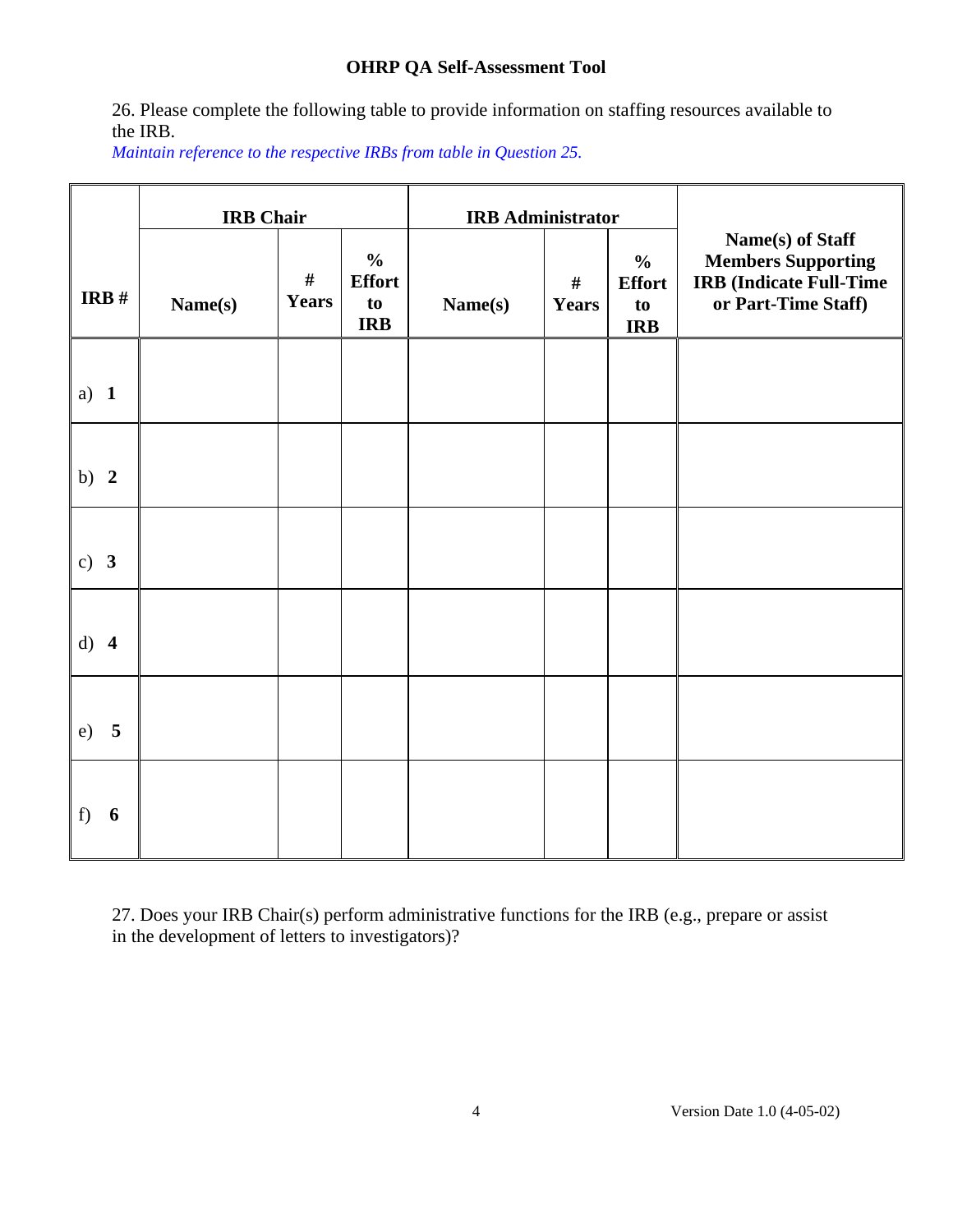28. Please complete the following summary table to provide information on the volume of work over the past 12 months for each IRB.

*Maintain reference to the respective IRBs from tables in Questions 25 and 26.* 

| <b>IRB Workload Summary Table</b><br>Enter data for each IRB for the past 12 months | <b>IRB</b><br>1 | <b>IRB</b><br>$\mathbf{2}$ | <b>IRB</b><br>3 | <b>IRB</b><br>$\boldsymbol{4}$ | <b>IRB</b><br>5 | <b>IRB</b><br>6 |
|-------------------------------------------------------------------------------------|-----------------|----------------------------|-----------------|--------------------------------|-----------------|-----------------|
| a) Total number of active studies reviewed                                          |                 |                            |                 |                                |                 |                 |
| b) Total number of studies reviewed and found to be<br>exempt                       |                 |                            |                 |                                |                 |                 |
| c) Approximate average duration of an IRB meeting:<br>(i.e., hours, minutes)        |                 |                            |                 |                                |                 |                 |
| d) Number of new protocols reviewed by full<br>committee                            |                 |                            |                 |                                |                 |                 |
| e) Number of new protocols approved by expedited<br>review                          |                 |                            |                 |                                |                 |                 |
| f) Number of continuing review protocols reviewed<br>by full committee              |                 |                            |                 |                                |                 |                 |
| g) Number of continuing review protocols reviewed<br>by expedited review            |                 |                            |                 |                                |                 |                 |
| h) Number of amendments requiring full committee<br>review                          |                 |                            |                 |                                |                 |                 |
| i) Number of amendments approved by expedited<br>review                             |                 |                            |                 |                                |                 |                 |
| i) Number of adverse reactions/unanticipated events<br>reviewed                     |                 |                            |                 |                                |                 |                 |

# **Educational Training**

29. Provide the following information regarding educational training in human subjects protection for each staff member.

|                         | Training rec'd<br>before assuming<br>position? (Y/N) | Training rec'd after<br>assuming position? (Y/N) | How often is<br>training repeated?<br>(e.g., 1/yr, 2x/yr,<br>$1/2yrs$ , etc.) |
|-------------------------|------------------------------------------------------|--------------------------------------------------|-------------------------------------------------------------------------------|
| a) Signatory Official   |                                                      |                                                  |                                                                               |
| b) IRB Chair $(s)$      |                                                      |                                                  |                                                                               |
| c) IRB administrator(s) |                                                      |                                                  |                                                                               |
| d) IRB members          |                                                      |                                                  |                                                                               |
| e) Investigators        |                                                      |                                                  |                                                                               |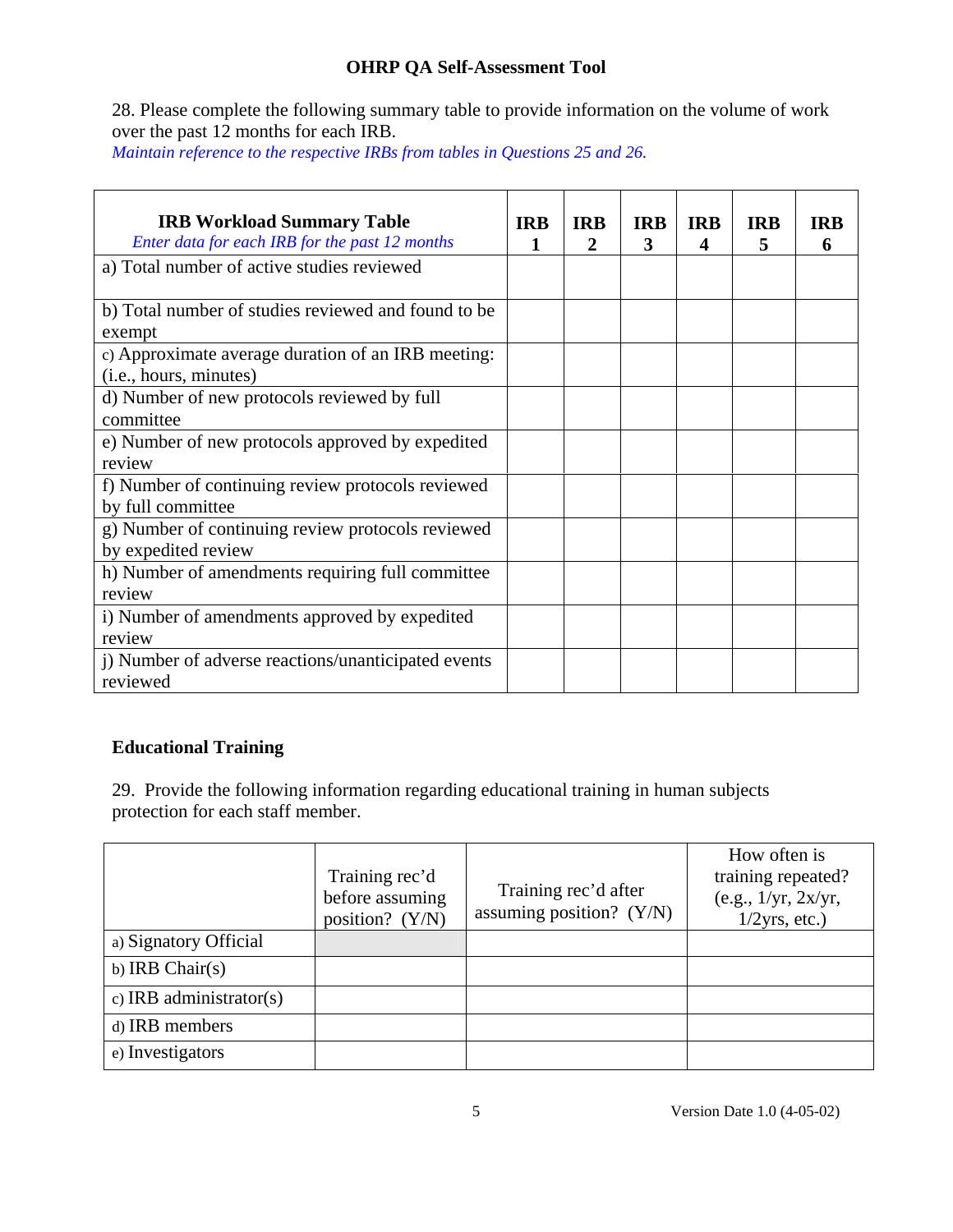30. Briefly describe the human subjects protection training each staff member typically received in the last year.

| a) Signatory Official   |  |
|-------------------------|--|
| b) IRB Chair(s)         |  |
| c) IRB administrator(s) |  |
| d) IRB members          |  |
| e) Investigators        |  |

31. Does your institution/IRB organization maintain a log or in some other way document human subjects protection training received by each individual?

32. Does your institution/IRB organization review the training received by each individual and determine its adequacy for that person's role?

\_\_ \_\_ \_\_ \_\_ \_\_ \_\_ \_\_ \_\_ \_\_ \_\_ \_\_ \_\_ \_\_ \_\_

33. Name of person(s) completing Section A: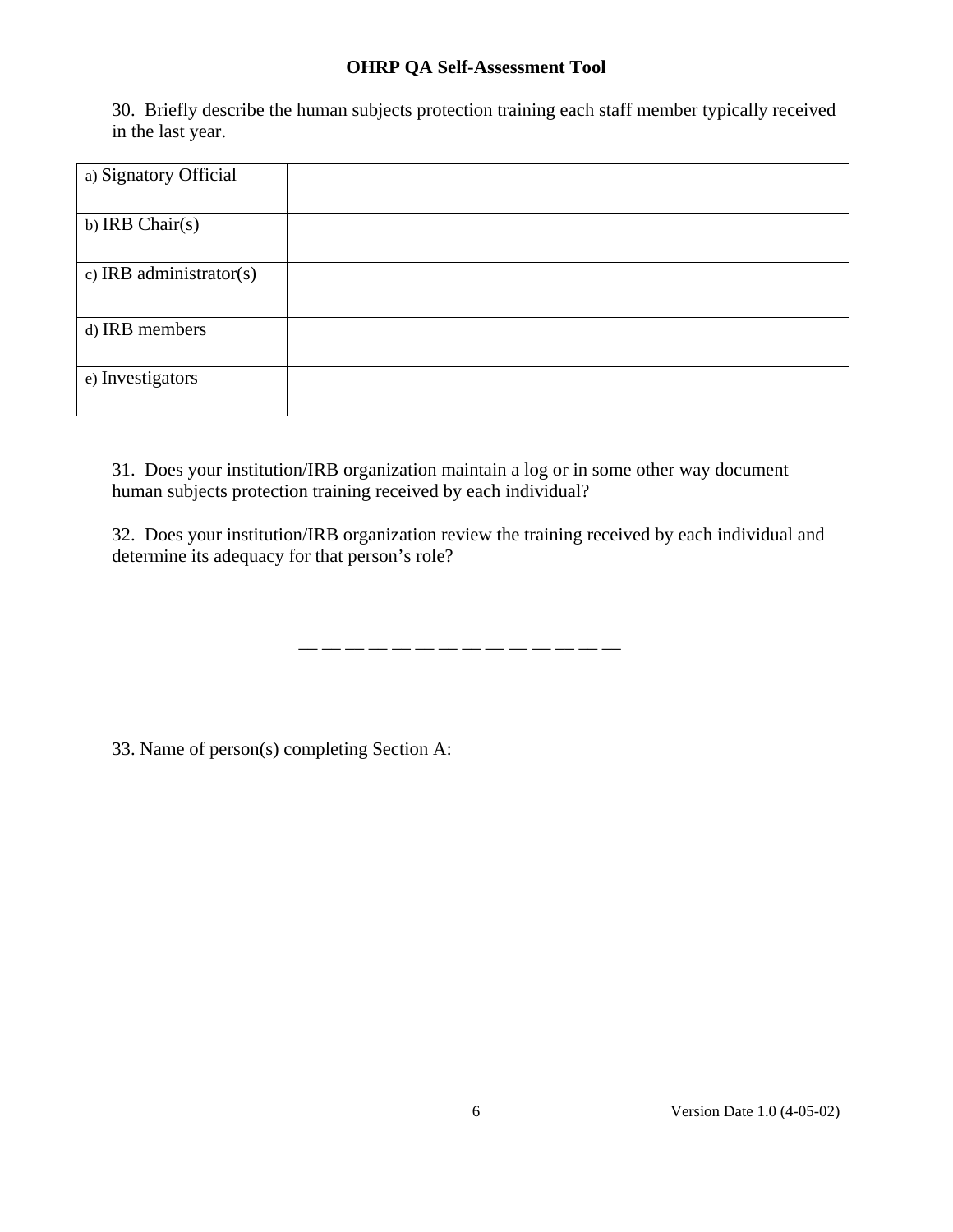#### **SECTION B. INSTITUTIONAL REVIEW BOARD**

*Complete a copy of this section for each IRB that reviews human subjects research for your institution.* 

#### **IRB Number(s):**

*Reference the number (e.g., IRB 2) from Section A, Questions 25, 26, and 28.* 

1. Who manages the day-to-day operations of the IRB? *Provide name and title.* 

2. To whom does this person report? *Provide name and title.* 

3. How often does your IRB usually convene for full committee review of research studies?

 $>$  once/week once/week twice/month

 $\frac{1}{\sqrt{2}}$  once/month  $\frac{1}{\sqrt{2}}$  >once/month  $\frac{1}{\sqrt{2}}$  other:  $\frac{1}{\sqrt{2}}$  other:

4. Does your IRB have written operating procedures?

5. When were the written IRB operating procedures last reviewed?

6. When were the written IRB operating procedures last updated?

What kinds of changes were made to the procedure (e.g., typographical errors, substantive, policy, etc.)?

7. Do the written IRB operating procedures indicate how frequently they should be reviewed and, if necessary, updated?

8. Who reviews and revises the IRB written operating procedures? *Provide name and title.* 

9. How long are IRB records (e.g., protocol files, minutes) stored on site and readily accessible to the IRB members and staff?

How are records stored (e.g., paper, electronic)?

10. Are IRB records retained after this period?

a) If yes, how?

b) For how long?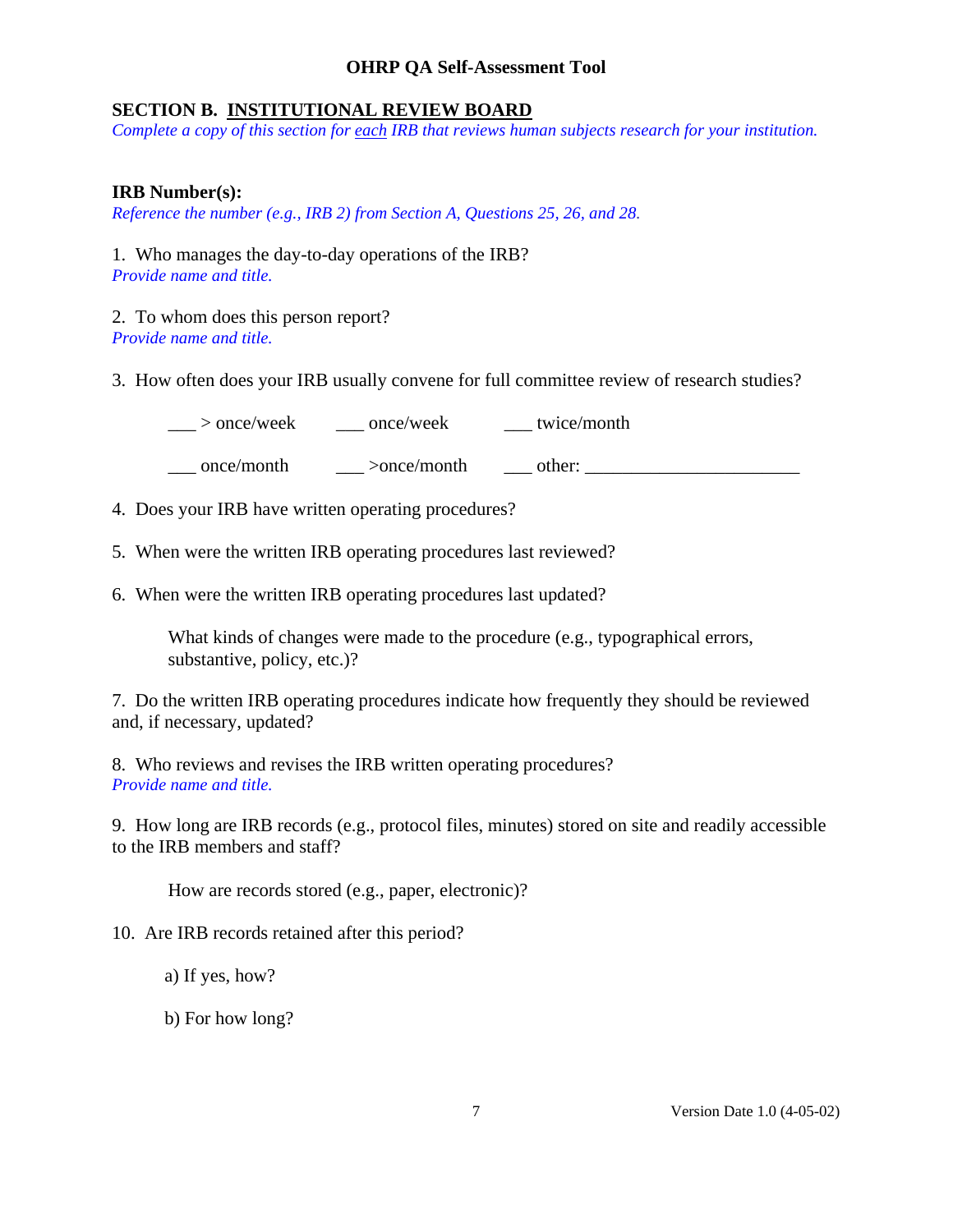- 11. Does your IRB organization use a computerized database for tracking all protocols?
	- a) Identify the types of letters that can be produced by the database (e.g., continuing review notice, approval letters).
	- b) Identify the types of reports you can generate from your database.
	- c) What reports do you use routinely?
	- d) Does the database track adverse events?

#### **Submission Process for IRB Review**

12. Does your IRB require investigators to use an IRB submission form for initial review of protocols?

*If yes, please submit a copy of this form(s).* 

13. Does your IRB submission form request the name of the sponsor?

14. Does your IRB submission form request the approval and signature of the department chair (or supervisor) prior to submission to the IRB?

15. Does your IRB require the approval and signature of other individuals prior to submission to the IRB (e.g., pharmacy, nursing)?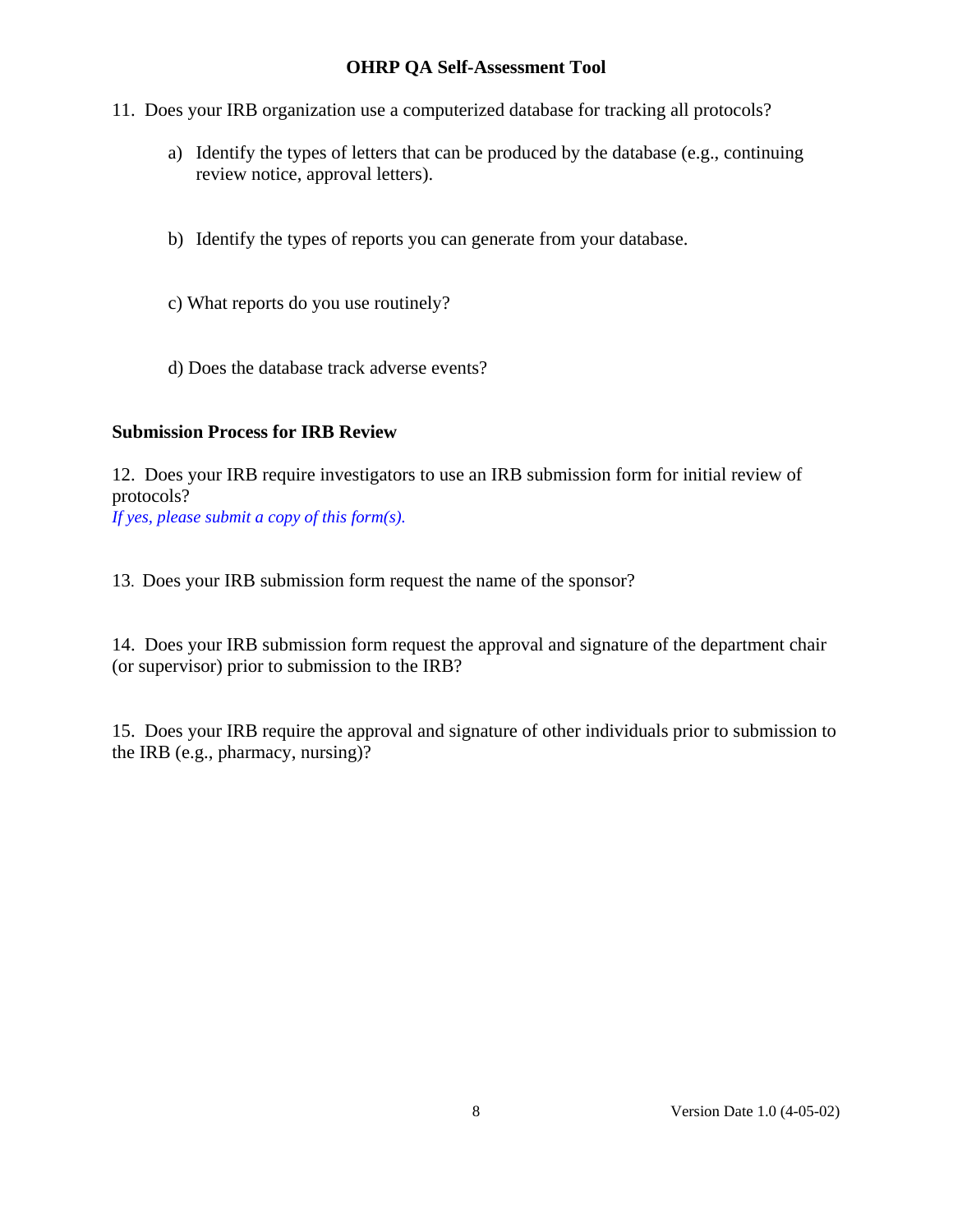16. What items are requested and distributed to each designated IRB member(s) for review? *Check all that apply.* 

| <b>Items Collected for IRB Review</b>                                                       |           |            | Distributed for Full Committee Review |           |           |  |  |
|---------------------------------------------------------------------------------------------|-----------|------------|---------------------------------------|-----------|-----------|--|--|
|                                                                                             | Requested | <b>IRB</b> | Primary                               | Other IRB | Alternate |  |  |
| Item                                                                                        | by IRB    | Chair      | Reviewer                              | Members   | Members   |  |  |
| a) IRB submission form                                                                      |           |            |                                       |           |           |  |  |
| b) Full protocol                                                                            |           |            |                                       |           |           |  |  |
| c) Full grant or contract application<br>(if federally funded)                              |           |            |                                       |           |           |  |  |
| d) Protocol summary                                                                         |           |            |                                       |           |           |  |  |
| e) Informed consent form                                                                    |           |            |                                       |           |           |  |  |
| f) Scientific review                                                                        |           |            |                                       |           |           |  |  |
| g) Recruitment material (e.g.,                                                              |           |            |                                       |           |           |  |  |
| advertisements, recruitment letters, scripts<br>for telephone conversation or focus groups, |           |            |                                       |           |           |  |  |
| $etc.$ )                                                                                    |           |            |                                       |           |           |  |  |
| h) Investigator's qualifications [e.g., CV,<br>medical license(s), etc.]                    |           |            |                                       |           |           |  |  |
| i) Conflict of interests disclosure                                                         |           |            |                                       |           |           |  |  |
| j) List of all investigators                                                                |           |            |                                       |           |           |  |  |
| k) Questionnaires                                                                           |           |            |                                       |           |           |  |  |
| 1) Other (Describe)                                                                         |           |            |                                       |           |           |  |  |
| Additional elements that may apply for biomedical research. Check all that apply.           |           |            |                                       |           |           |  |  |
| m) Investigator Brochure                                                                    |           |            |                                       |           |           |  |  |
| n) Package insert providing drug information                                                |           |            |                                       |           |           |  |  |
| o) Device manual                                                                            |           |            |                                       |           |           |  |  |
| p) IND/IDE number                                                                           |           |            |                                       |           |           |  |  |
| q) Copy of FDA 1572 form or Investigator<br>Agreement (for device studies)                  |           |            |                                       |           |           |  |  |
| r) Copy of case report forms                                                                |           |            |                                       |           |           |  |  |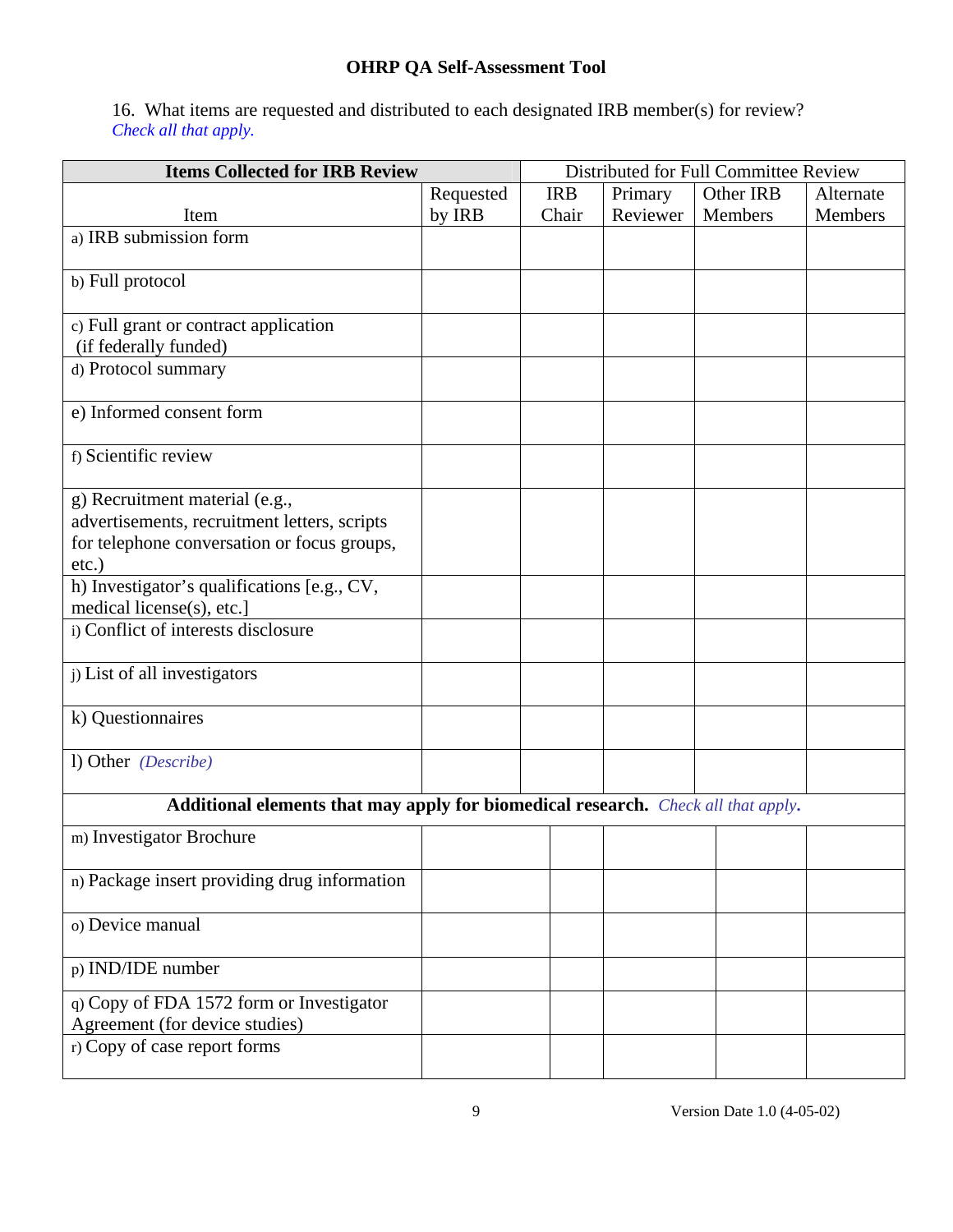# **Preparation for Full Committee Review Process**

17. Does your IRB have a deadline for investigators to submit protocols that require full committee review?

If yes, how many days are between the deadline and the scheduled IRB meeting?

18. How many days do IRB members have to review materials prior to the date of the IRB meeting?

19. Does your IRB(s) use a primary reviewer system for full committee reviews of new protocols?

- a) If yes, how many reviewers are assigned for each protocol?
- b) Is there an attempt to match the primary reviewer's expertise to the protocol's subject matter?

20. How often does the IRB bring in a consultant to provide scientific or other relevant expertise for review of a particular protocol?

21. Does your IRB ensure that the informed consent document includes input by a non-scientist  $[e.g., lay person(s)]$ ?

# **Preparation for Continuing Review**

22. Does your IRB request a written status report from the investigator for continuing review?

If yes, how long before expiration of IRB approval? *Select one. If no, go to question 24.*

 $\geq$  50 days  $\geq$  45-59 days  $\geq$  30-44 days  $\geq$  30days other:

- 23. What items are requested in the written status report? *Check all that apply.*
	- a) \_\_\_ Number of subjects enrolled
	- b) Number of subjects screened
	- c) \_\_\_ Number of subjects withdrawn
	- d) \_\_\_ Reasons for withdrawal
	- e) \_\_\_ Number of subjects dropped out of protocol
	- f) \_\_\_ Reasons for drop-out
	- g) \_\_\_ Number of subjects lost to follow-up
	- h) \_\_\_ Gender and ethnic/racial breakdown of enrolled subjects
	- i) \_\_\_ Verification that informed consent was obtained from all subjects and that all signed consent forms are on file (unless requirements were waived)
	- j) \_\_\_ Number of serious adverse events (SAEs)
	- k) \_\_\_ Description of SAEs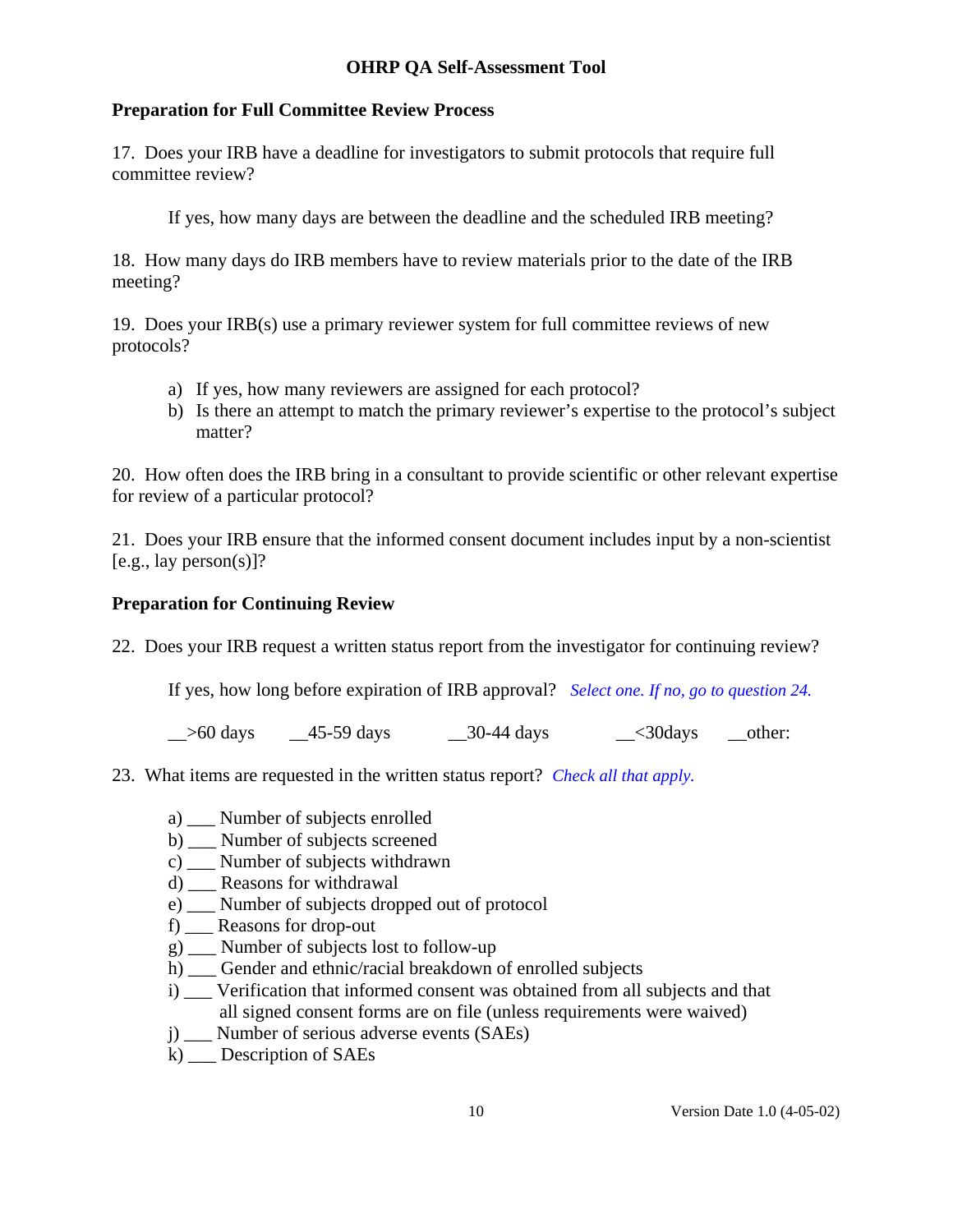- 23. (cont'd.) What items are requested in the written status report? *Check all that apply.*
	- l) \_\_\_ Number of unanticipated problems
	- m) \_\_\_A description of the unanticipated problems
	- n) \_\_\_ List of amendments or modifications since last IRB review
	- o) \_\_\_ Change in study personnel
	- p) \_\_\_ Change in sponsor
	- q) \_\_\_ Subject complaints
	- r) \_\_\_ Summary of progress/preliminary findings
	- s) \_\_\_ Other: \_\_\_\_\_\_\_\_\_\_\_\_\_\_\_\_\_\_\_\_\_\_\_\_\_\_\_\_\_\_\_\_\_\_\_\_\_\_\_\_\_\_\_\_\_\_\_\_\_\_\_\_\_\_\_\_\_\_\_\_

# 24. What information is requested for continuing review? *Check all that apply*.

| <b>Items Collected for Continuing Review</b> |           | Distributed for Full Committee Review |          |            |           |  |
|----------------------------------------------|-----------|---------------------------------------|----------|------------|-----------|--|
|                                              |           |                                       |          | Other      |           |  |
|                                              | Requested |                                       | Primary  | <b>IRB</b> | Alternate |  |
| Item                                         | by IRB    | Chair                                 | Reviewer | Members    | Members   |  |
| a) IRB's written status report               |           |                                       |          |            |           |  |
| form                                         |           |                                       |          |            |           |  |
| b) Full protocol                             |           |                                       |          |            |           |  |
|                                              |           |                                       |          |            |           |  |
| c) Copy of informed consent                  |           |                                       |          |            |           |  |
| form(s) used during the past                 |           |                                       |          |            |           |  |
| approval period                              |           |                                       |          |            |           |  |
| d) Protocol summary                          |           |                                       |          |            |           |  |
|                                              |           |                                       |          |            |           |  |
| e) Protocol/project                          |           |                                       |          |            |           |  |
| modifications                                |           |                                       |          |            |           |  |
| f) Summary of recent                         |           |                                       |          |            |           |  |
| literature                                   |           |                                       |          |            |           |  |
| g) NIH Progress Report                       |           |                                       |          |            |           |  |
|                                              |           |                                       |          |            |           |  |
| h) DSMB Progress Report                      |           |                                       |          |            |           |  |
|                                              |           |                                       |          |            |           |  |
| i) Other:                                    |           |                                       |          |            |           |  |
|                                              |           |                                       |          |            |           |  |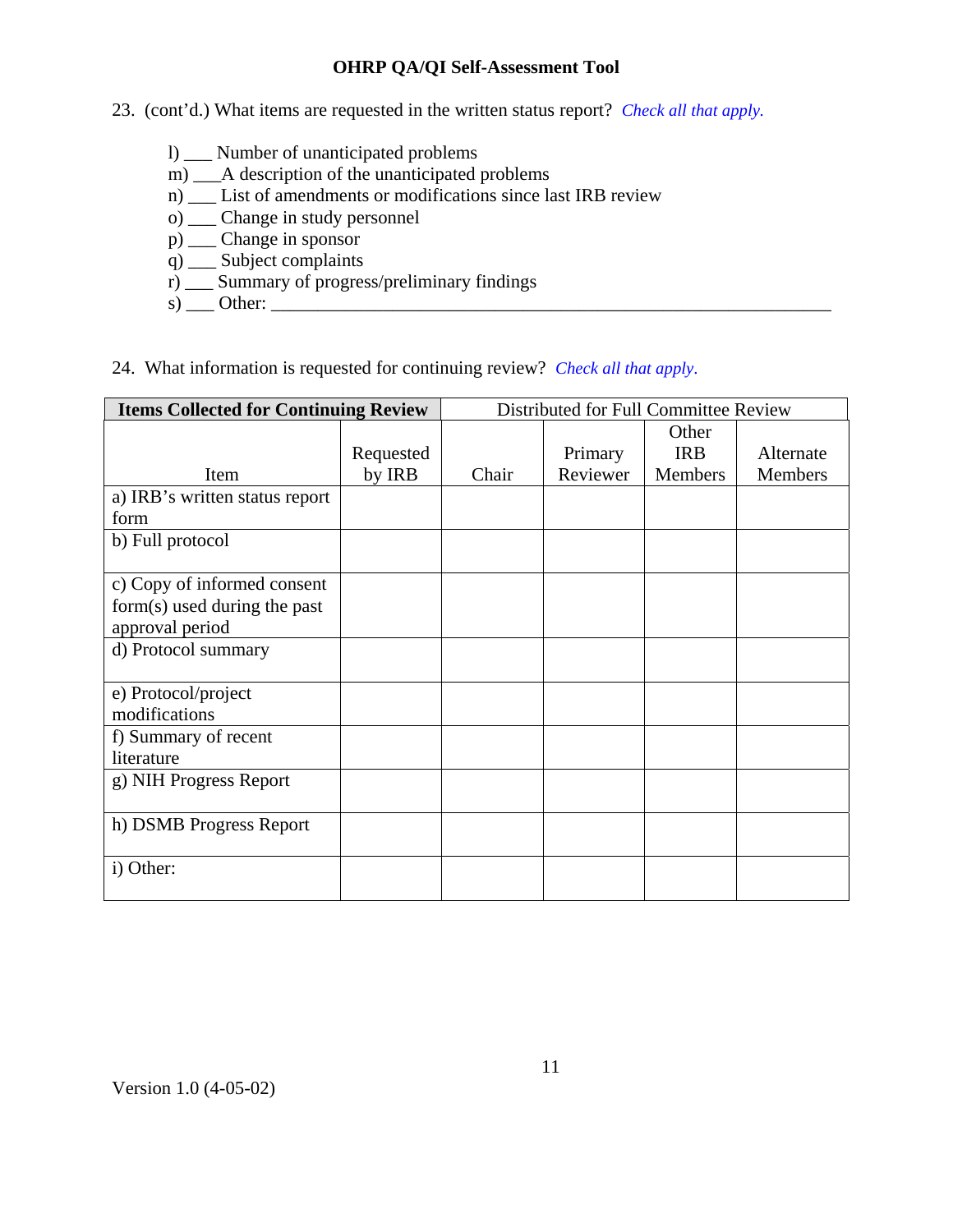25. How many days prior to the IRB meeting date do IRB members have to review continuing review material?

26. Does your IRB use a primary reviewer system for continuing reviews requiring full committee review?

If yes, how many reviewers are assigned to each protocol?

# **IRB Review Process**

27. After a brief review of three recent IRB minutes, complete the following table. *Start with "Meeting 1" representing the most recent meeting. However, if you convened more than one meeting per month, respond by using information from the first IRB meeting in each of the past 3 months.* 

|                                                       | 1st     | 2nd     | 3rd     |
|-------------------------------------------------------|---------|---------|---------|
| <b>IRB Workload Table</b>                             | Meeting | Meeting | Meeting |
| a) Number of new protocols determined as exempt       |         |         |         |
|                                                       |         |         |         |
| b) Number of new protocols approved by expedited      |         |         |         |
| review that were reported to the IRB                  |         |         |         |
| c) Number of new protocols reviewed by full committee |         |         |         |
|                                                       |         |         |         |
| d) Number of continuing review protocols approved by  |         |         |         |
| expedited review that were reported to the IRB        |         |         |         |
| e) Number of continuing review protocols reviewed by  |         |         |         |
| full committee                                        |         |         |         |
| f) Number of amendments approved by expedited         |         |         |         |
| review that were reported to the IRB                  |         |         |         |
| g) Number of amendments reviewed by full committee    |         |         |         |
|                                                       |         |         |         |
| h) Number of adverse reactions/unanticipated events   |         |         |         |
| reviewed by full committee                            |         |         |         |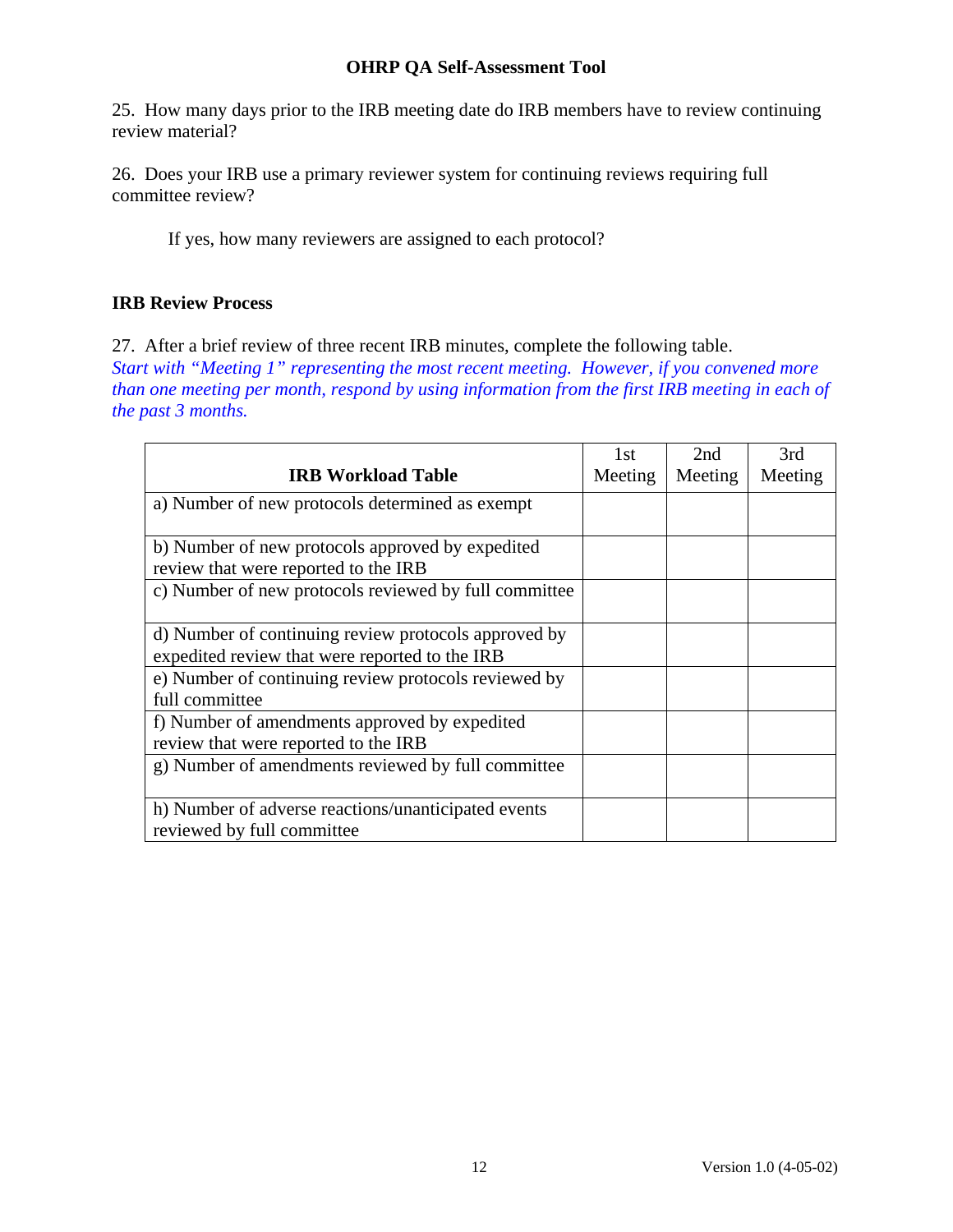# 28*.* Provide information for the following IRB functions:

*Check the appropriate boxes for each individual.* 

|                                                                         | <b>IRB</b><br>Chair(s) | <b>IRB</b><br>Administrator | <b>IRB</b><br><b>Staff</b> | <b>IRB</b><br><b>Member</b> | <b>Other Person; If</b><br><b>Other, Specify Who:</b> |
|-------------------------------------------------------------------------|------------------------|-----------------------------|----------------------------|-----------------------------|-------------------------------------------------------|
| a) Performs administrative<br>review                                    |                        |                             |                            |                             |                                                       |
| b) Determines category for<br>review (exempt, expedited,<br>full board) |                        |                             |                            |                             |                                                       |
| c) Performs expedited<br>review                                         |                        |                             |                            |                             |                                                       |
| d) Performs initial review of<br>adverse events                         |                        |                             |                            |                             |                                                       |
| e) Prepares IRB meeting<br>agenda                                       |                        |                             |                            |                             |                                                       |
| f) Prepares IRB meeting<br>minutes                                      |                        |                             |                            |                             |                                                       |
| g) Maintains IRB database                                               |                        |                             |                            |                             |                                                       |
| h) Maintains IRB files                                                  |                        |                             |                            |                             |                                                       |

29. Does your IRB review the entire grant, contract, or cooperative agreement application for federally-supported research when providing review for the prime awardee of an application?

30. Does your IRB consider whether performance sites are engaged in human subject research supported by the federal government?

31. For federally-supported human subject research, does your IRB inform the investigator of the need to obtain Assurances for performance sites engaged in the research; sites which do not have an appropriate OHRP or federally-approved Assurance?

32. When your IRB reviews research to be conducted at other institutions, does your IRB consider characteristics of the local setting (i.e., race, gender, cultural backgrounds, and sensitivity to issues such as community attitudes, institutional policies and commitments, as well as applicable law and standards of professional conduct and practice)?

33. Who usually determines whether a protocol submitted for IRB review is to be reviewed by full committee or expedited review?

34. Who is authorized by your IRB/IRB chair to approve protocols by expedited review?

35. Approximately how much time does it usually take to review a new protocol by expedited procedures?

36. For each study, does your IRB determine who will be authorized to obtain informed consent from subjects?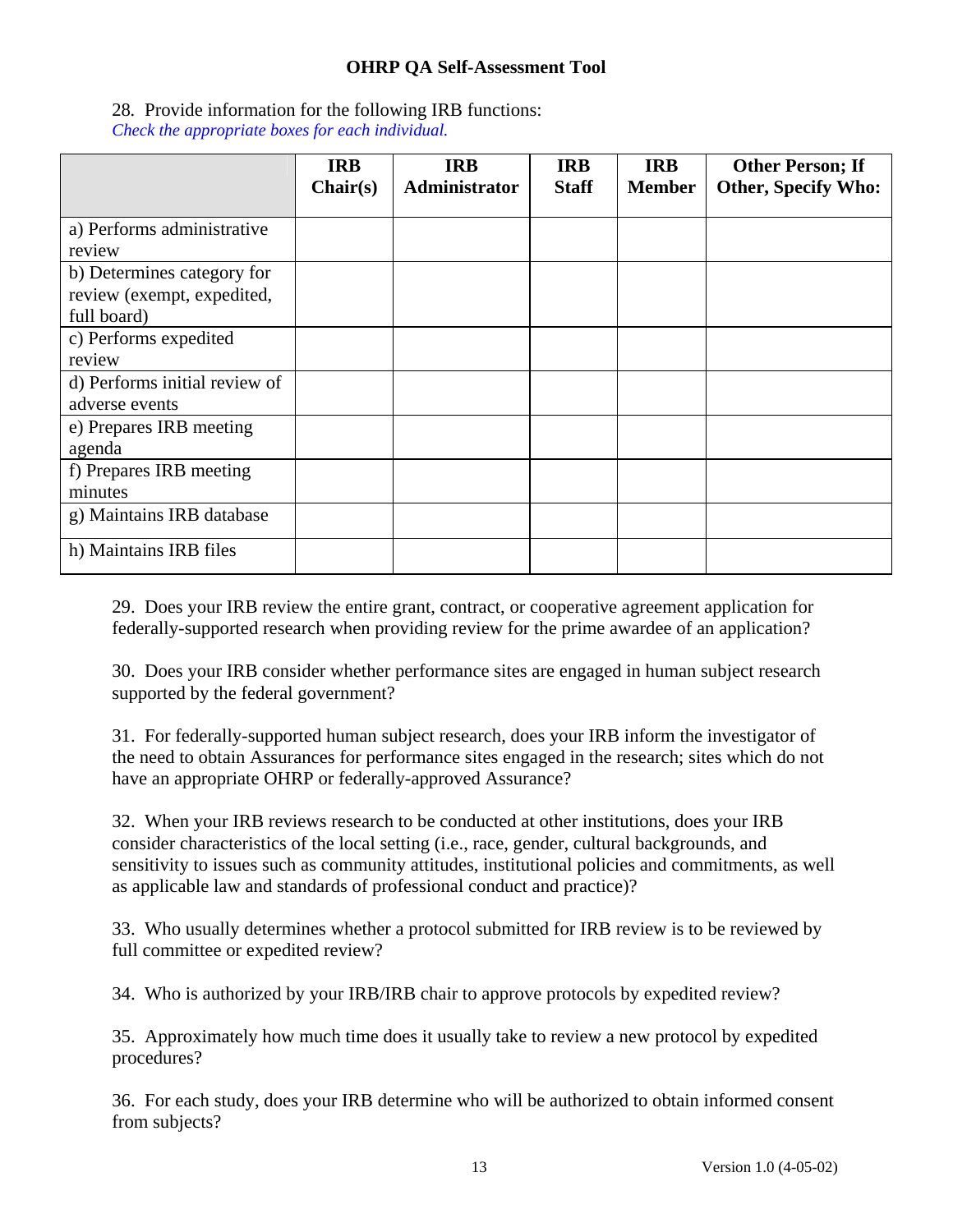37. Does your IRB require the PI to obtain IRB approval before delegating the responsibility to someone else to obtain informed consent from subjects?

For high-risk studies, does the IRB approve delegation to specific individuals by name?

38. Does your IRB have a sample consent form that investigators may use as a resource?

If yes, please submit a copy to OHRP as an attachment.

39. Does your IRB review the process by which informed consent will be obtained (e.g., conditions under which a subject is approached for recruitment)?

40. How does your IRB ensure that the informed consent document is comprehensible to the subject population (e.g., appropriate reading level)?

41. Does your IRB consider whether a translation to a foreign language (e.g., Spanish language) is needed?

42. Does your IRB ever waive the requirement to obtain informed consent from each prospective subject or the subject's legally authorized representative?

If yes, what criteria does the IRB use to waive the requirement?

43. Does your IRB ever waive the requirement to document informed consent using a written consent form that is signed by the subject or the subject's legal representative?

If yes, what criteria does the IRB use to waive the requirement?

44. How is waiver of informed consent documented for protocols undergoing expedited review?

45. Does your IRB have a policy for review of research involving deception?

46. Does your IRB explicitly consider how to minimize risks to subjects?

47. Does your IRB consider whether risks to subjects are reasonable in relation to anticipated benefits?

48. Does your IRB ever consider the long-range effects of applying the knowledge gained in the research as among the risks that fall within the purview of its responsibility?

49. Does your IRB review recruitment processes to ensure that the selection of subjects will be equitable (e.g., gender, age, race/ethnicity)?

50. Does your IRB review advertisements to be used for recruitment of subjects?

51. Does your IRB include awareness of, through consultation or representation on the IRB as appropriate, the additional concerns or issues of research involving vulnerable populations (such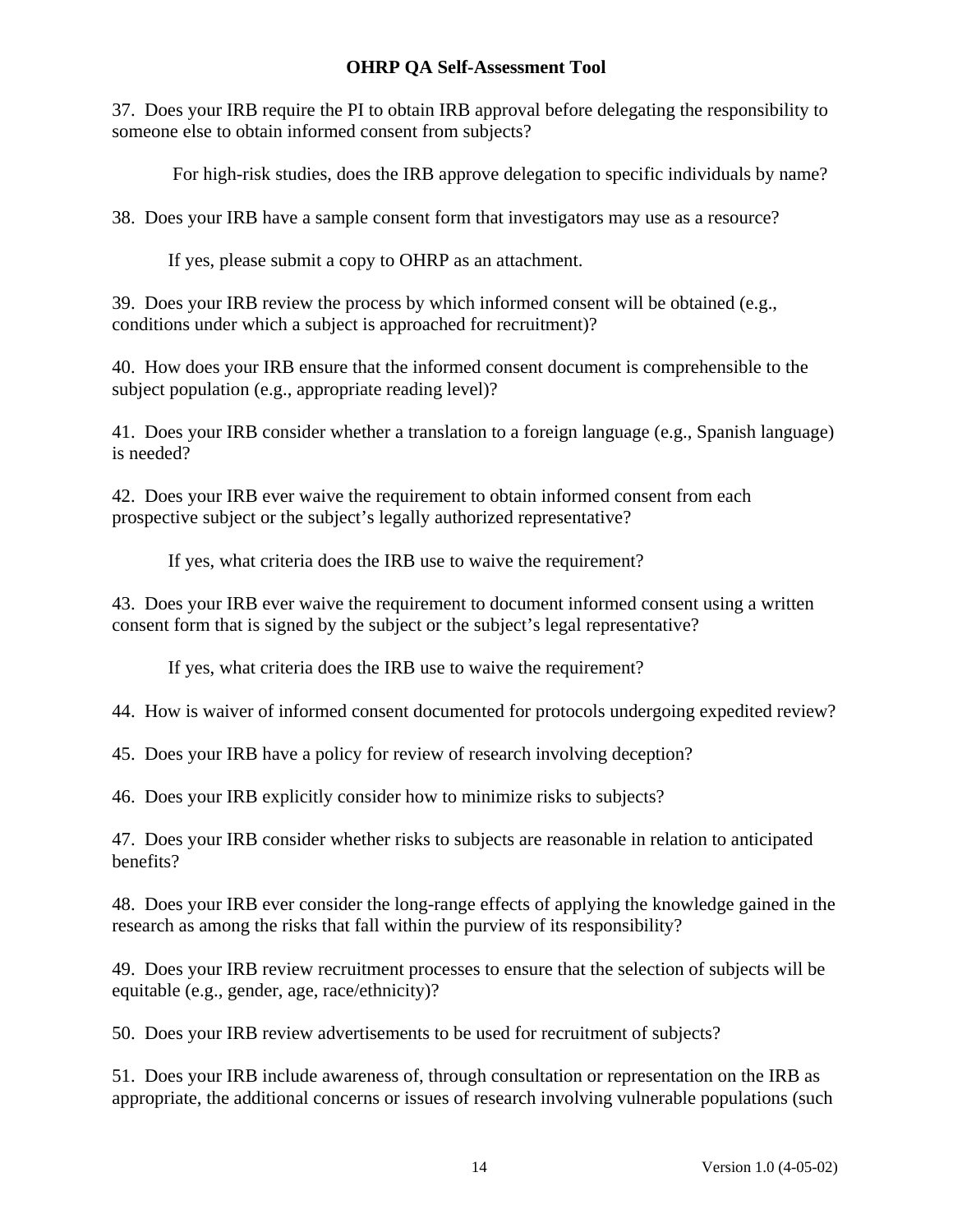as, children, prisoners, women who are pregnant, persons with mental disabilities, or persons who are economically or educationally disadvantaged)?

52. Does your IRB require, when appropriate, that the research plan includes adequate provisions for monitoring the data collected to ensure the safety of subjects?

53. Does your IRB require, when appropriate, that there are adequate provisions to protect the privacy of subjects and to maintain confidentiality?

54. Does your IRB recommend or require, when appropriate, submission of a Certificate of Confidentiality?

If yes, in what situations?

55. When some or all of the subjects are likely to be vulnerable to coercion or undue influence (such as, children, prisoners, women who are pregnant, persons with mental disabilities, or persons who are economically or educationally disadvantaged), does your IRB consider and require that additional safeguards be included in the study to protect the rights and welfare of the subjects?

56. Does your IRB determine at the initial review of a study the appropriate interval for continuing review based on the degree of risk?

57. Does your IRB consider and comply with the reporting requirements in accordance with 45 CFR 46?

a) With 21 CFR 50, 56, 312?

b) With 21 CFR 612, 812?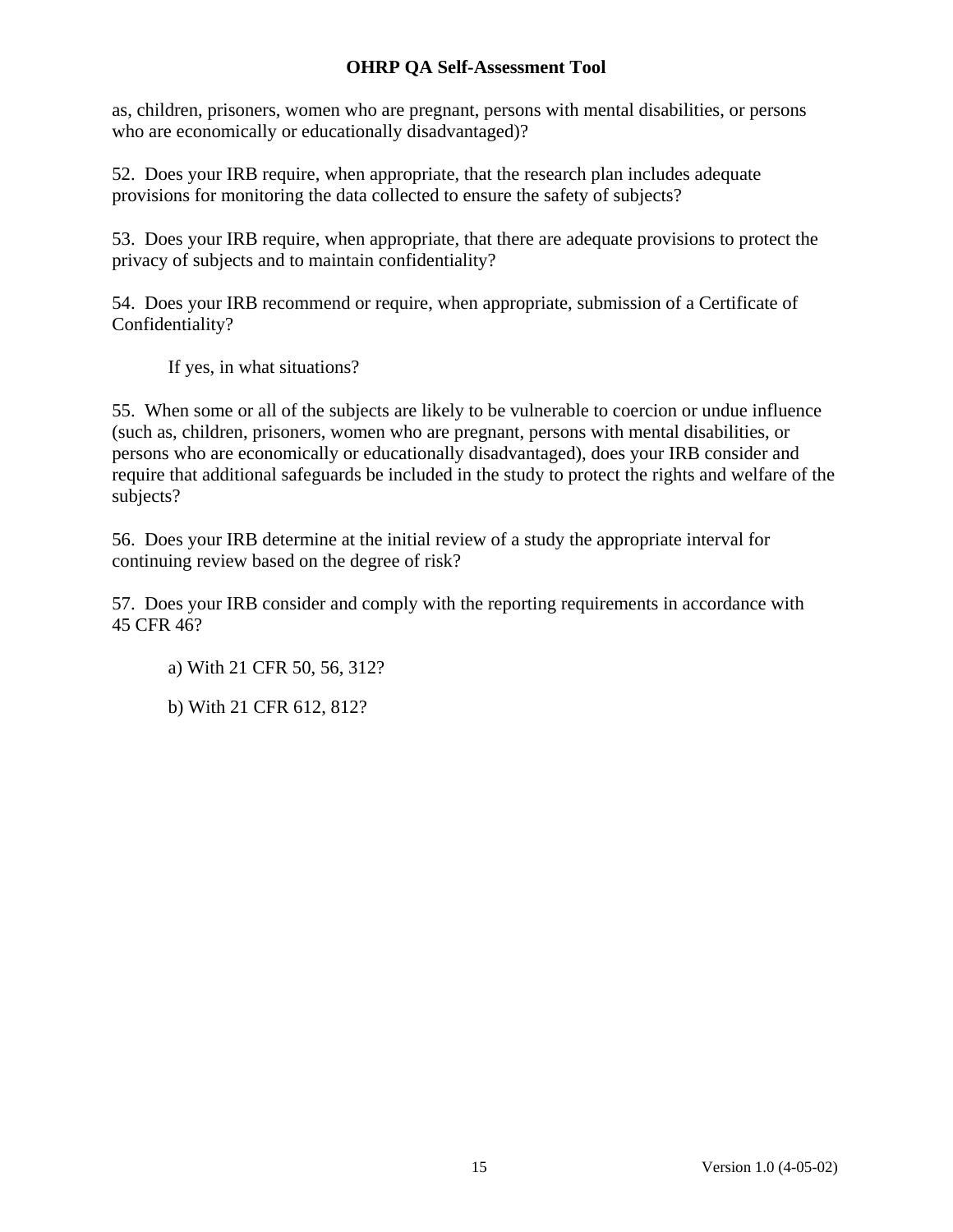# **IRB Minutes**

58. After a brief review of three recent IRB minutes, complete the following table. *Start with "Meeting 1" representing the most recent meeting. However, if you convened more than one meeting per month, respond by using information from the first IRB meeting in each of the past 3 months. Maintain reference to the same minutes used in Question 27.* 

| <b>IRB Minutes – Allocation of Time</b>                                                                | Meeting | Meeting<br>$\mathbf{2}$ | Meeting<br>3 |
|--------------------------------------------------------------------------------------------------------|---------|-------------------------|--------------|
| a) Date of meeting                                                                                     |         |                         |              |
| b) Time meeting started                                                                                |         |                         |              |
| c) Time meeting ended                                                                                  |         |                         |              |
| d) Length of meeting                                                                                   |         |                         |              |
| e) Estimated amount of time for full committee protocols/meeting                                       |         |                         |              |
| f) Estimated amount of time for modifications requiring full committee<br>review/meeting               |         |                         |              |
| g) Estimated amount of time for review of adverse<br>reactions/unanticipated events reported/meeting   |         |                         |              |
| h) Estimated amount of time for continuing review protocols requiring<br>full committee review/meeting |         |                         |              |

59. Do the IRB minutes usually record the names of IRB members present?

60. Do the IRB minutes usually record the names of IRB members absent?

60. Do the IRB minutes usually record the names of consultants and visitors present?

61. Does the IRB usually approve the minutes from the prior meeting?

62. Are IRB members notified of all new sponsor- or investigator-initiated modifications/amendments to protocols (i.e., not changes requested by the full committee from a prior review) that were approved by expedited review since the prior meeting?

If not done at the IRB meeting, how are these approvals communicated to IRB members?

63. Are all substantive sponsor- or investigator-initiated modifications/amendments to protocols reviewed and approved by the convened IRB (with quorum)?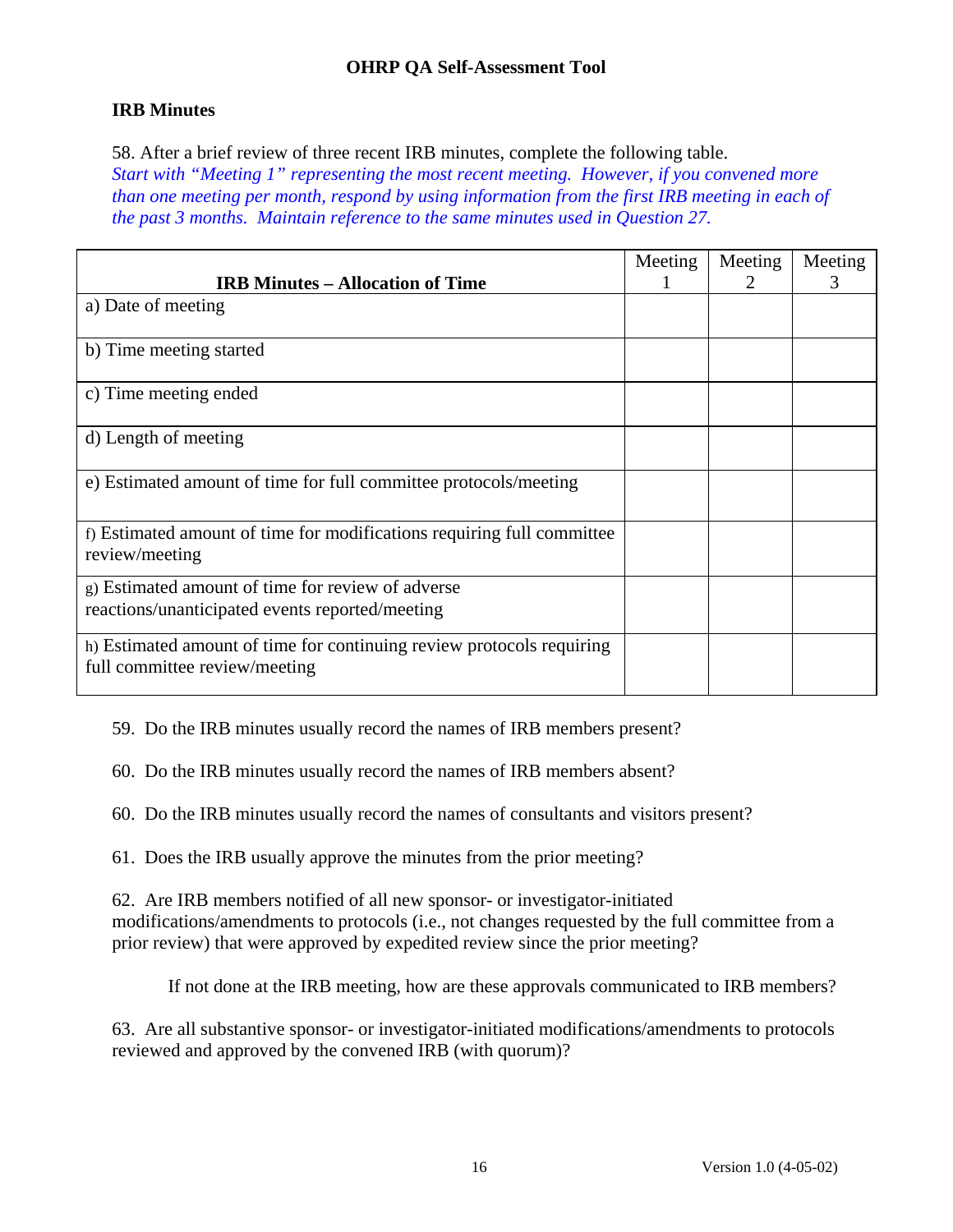64. Are IRB members notified of all protocols that were approved by expedited review since the prior meeting?

If not done at the IRB meeting, how are these approvals communicated to IRB members?

65. For protocols undergoing continuing review by full committee, does the convened IRB (with quorum) review, deliberate, and vote for each study?

66. Are IRB members notified of all protocols undergoing continuing review by the expedited review process?

If not done at the IRB meeting, how are these continuing reviews communicated to IRB members?

67. Do the minutes document IRB review of adverse events and unanticipated problems?

68. Do the minutes include IRB review of protocol violations or deviations?

## **Documentation of IRB Reviews in the Minutes**

69. For each protocol reviewed by your IRB, do the minutes include written documentation of any discussion of controverted issues and their resolution?

70. For protocols in which your IRB waived the requirement of informed consent, was the justification for waiver documented in the minutes in accordance with 45 CFR 46.116(d)?

71. For research involving pregnant women and/or fetuses, do the minutes document IRB findings required under Subpart B of 45 CFR 46?

72. For research involving prisoners, does the composition of the IRB include a prisoner or a prisoner representative with appropriate background and experience?

73. For research involving prisoners, do the minutes document IRB findings as required under 45 CFR 46.305(a)?

74. For research involving children, do the minutes document IRB findings in accordance with Subpart D of 45 CFR 46?

75. Do the minutes document consideration of additional safeguards for vulnerable subjects when appropriate?

76. Do the minutes document that a quorum was present for all IRB actions requiring a vote?

77. Do the minutes document that at least a majority of the IRB members present voted on all actions requiring a vote?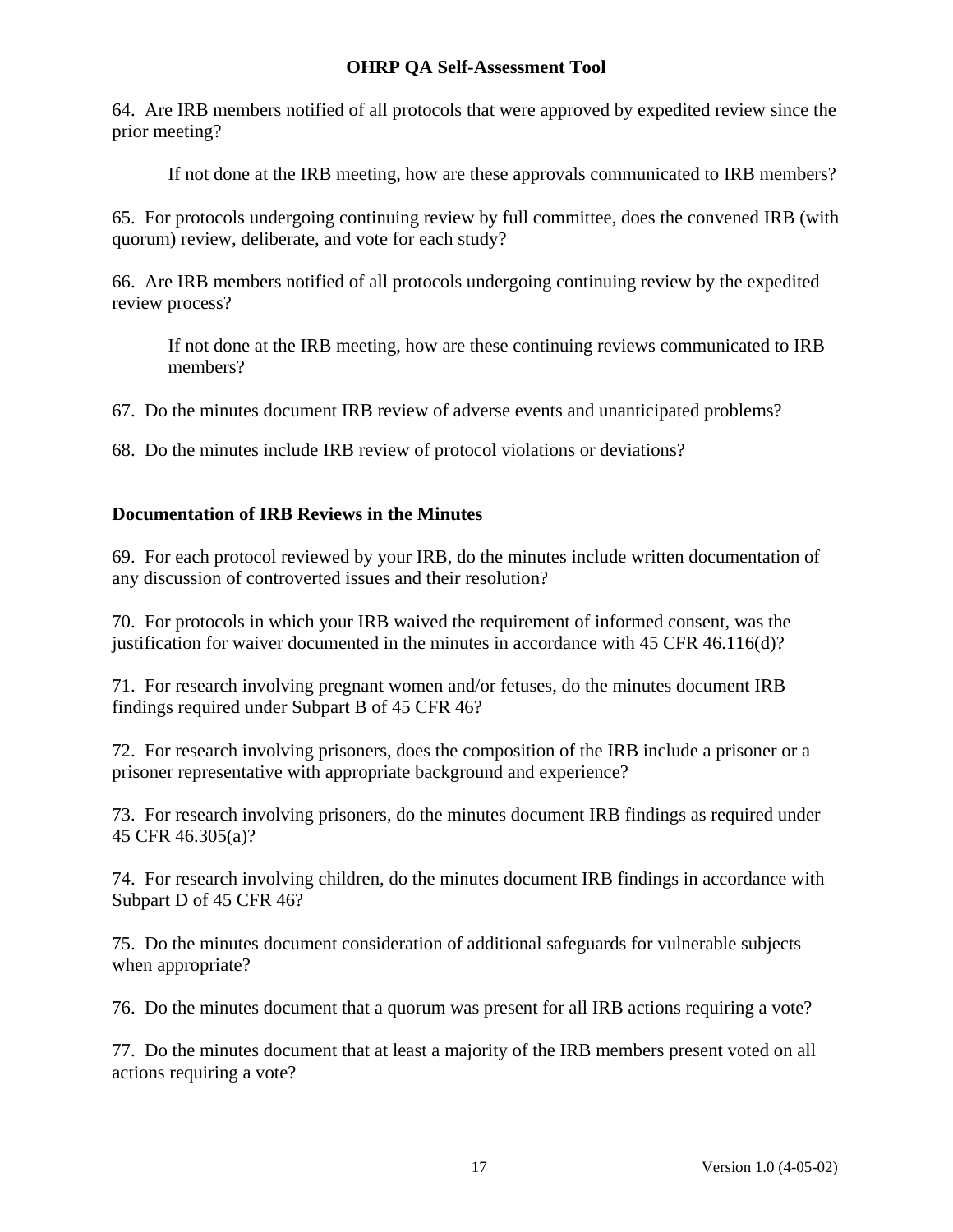78. Do the minutes document that all IRB actions included at least one scientist in the review and vote?

79. Do the minutes document that all IRB actions included at least one non-scientist in the review and vote?

80. Do the minutes document that all IRB actions included at least one non-institutional member in the review and vote?

If no, how frequently has the absence of this member occurred in the past 3 months?

81. Do the minutes record the name of IRB members who abstained from a vote and provide the reason for abstention?

82. Do the minutes record the name of IRB members who were excused from the discussion and vote due to a conflict of interest?

If yes, was the reason for the conflict documented in the minutes?

83. When approval of a study has been deferred by your IRB, do the IRB minutes state who (e.g., chair, reviewers, full committee) will review and confirm that the investigator has completed the modifications requested by the IRB?

Do subsequent minutes document that this review was done?

# **Post IRB Review**

84. Does your IRB notify **investigators** in writing of its decision to approve or disapprove the proposed research activity or to require modifications in order to secure IRB approval?

85. Does your IRB notify the **institution** in writing of its decision to approve or disapprove the proposed research activity or to require modifications in order to secure IRB approval?

86. On average, how much time lapses between an IRB meeting and sending the above written notifications to the investigators?

Who approves these letters before they are sent?

87. If your IRB decides to disapprove a research activity, does it include in its written notification a statement of the reason(s) for its decision and provide the investigator with an opportunity to respond in person or in writing?

88. Does your IRB Chair (or designee) review substantive changes required by the full committee and subsequently made by the investigator?

If yes, in what situations?